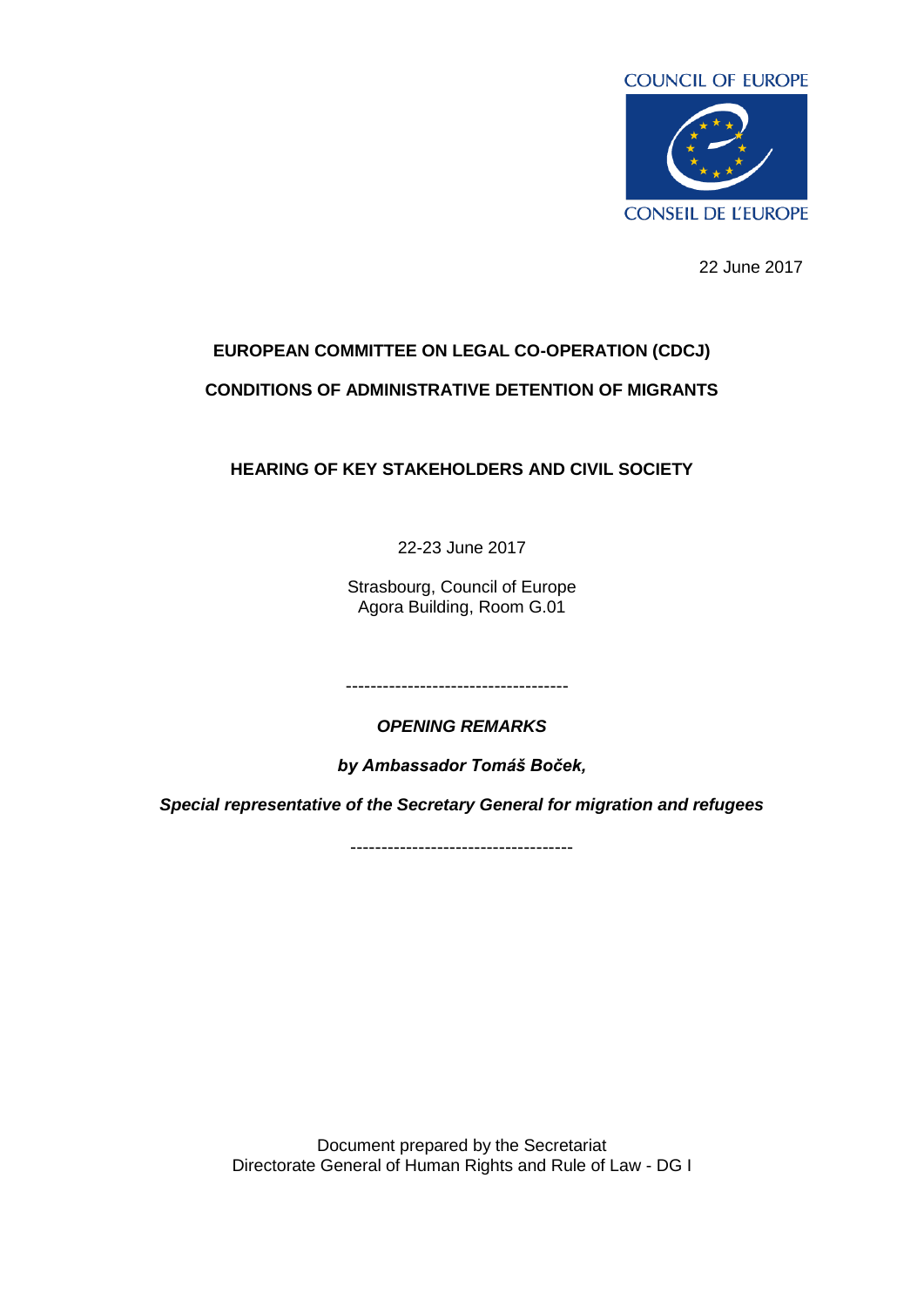Dear Chair, dear participants,

I would like to thank you for the opportunity to engage with you today. I had also been invited to open the first meeting of CJ-DAM last year, which I did with great pleasure. And I am happy to see how much progress has been made. So I would like to begin by thanking all the members of the committee for the great work they have done so far.

They should be congratulated for a very clear, well-structured and well-written draft, attempting to codify the various rules we have in Europe for the administrative detention of migrants.

Since my appointment in February 2016, I have visited many such places of detention. In the face of very high number of arrivals, the authorities seem to forget the need to privilege noncustodial measures. They also seem to overlook the non-punitive nature of migration detention. What is worse, several detained migrants and NGOs report to me that detention is sometimes used as a deterrent measure.

How far is all this compatible with respect for the right to liberty?

Some of the situations I have encountered during my missions make me think about this question. I will give you some concrete examples: Greek law does not consider that migrants in the hotspots are deprived of their liberty. Reality, however, is different and this has consequences for the exercise of their right to seek a remedy. Similar issues arise in Italy concerning the legal framework within which hotspots function today; also concerning the power to inspect these places.

In Turkey, detainees' access to counsel appears problematic. And this in its turn has an impact on their access to procedures for refugee protection. During my fact-finding mission to two transit zones in Hungary last week, several migrants I met told me that they felt like they were in prison. A common complaint is that migrants are not informed of the reasons for their detention.

In the light of all the above, who can complain about the decision taken by the Council of Europe to look for ways of assisting its member states with the administrative detention of migrants?

Let me remind you that our Organisation has taken two initiatives in this connection: CJ-DAM has been asked to do its codification work and another committee was tasked by the CDDH with providing guidance on alternatives to migration detention. The two are inseparable and should be seen as part of a package aiming at safeguarding the right to liberty of migrants.

We should never forget that detention is a measure of last recourse. And places of detention that comply with high standards often make alternatives to detention a more realistic solution.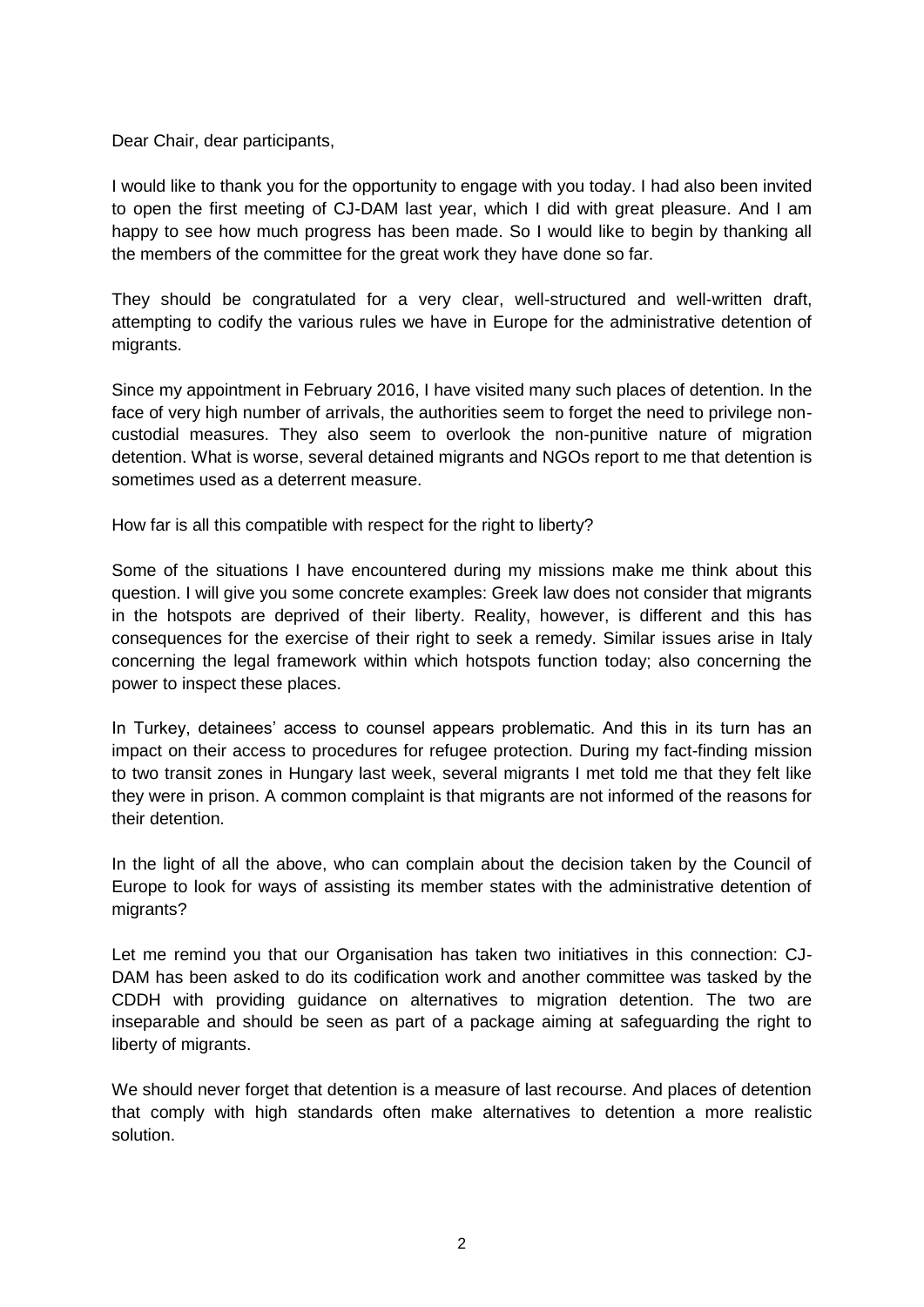The legality of detention is not the only problem I have encountered during my missions. It was also clear to me that improvements were required to the material conditions in most places.

European standards are indeed needed for all places where migrants are accommodated. Therefore, I see the CJ-DAM exercise as part of a comprehensive response that would also involve, for example, rules for children accommodated with others in open camps. This is already part of the Council of Europe Action Plan on Protection of Refugee and Migrant Children. Also rules for the special facilities for unaccompanied children on which other European agencies have been working.

We also need rules for places that are not designated as detention facilities by member states but where people are de facto deprived of their liberty.

As regards vulnerable groups, the main objective should be doing away with their detention.

I have repeatedly stated that migration detention is never in the best interests of the child. I have done so in my thematic report on refugee and migrant children and in my reports on the fact-finding missions. Detaining children has serious consequences for their health and well-being.

The Action Plan I have already mentioned contains a series of measures that are meant to help states avoid resorting to the deprivation of liberty of children on the sole ground of their migration status.

However, until this ideal stage is reached in all member states, we must make sure that vulnerable people who are unfortunately deprived of their liberty are properly treated.

I think therefore that today's meeting is a good opportunity to discuss what the best line to take is: No rules for the detention of vulnerable groups at all? Or solid human-rights inspired rules to ensure protection for those who are exceptionally detained until this is abolished?

I have also been informed that there is some uneasiness about the references to the European Prison Rules (EPR) in the draft. This is understandable. At the same time, we should not forget that the EPR make a distinction between deprivation of liberty, which is the punishment, and the conditions of detention, which should not be punitive. They also apply to remand prisoners, i.e. people who are presumed innocent. So let us all stop and think whether the EPR, when seen in this light, are relevant for the DAM exercise or not.

The draft has a human-rights focus, as it should. The right to liberty and to freedom from inhuman and degrading treatment are expressly mentioned. I would also like to emphasise the rights to safety and dignity of migrants in detention. And the special duty of care that goes with them.

The draft also has a chapter on inspection. Its importance cannot be stressed sufficiently. Inspection procedures are usually complemented by complaints mechanism in detention places. Their aim is to protect not only against ill-treatment and other forms of abusive